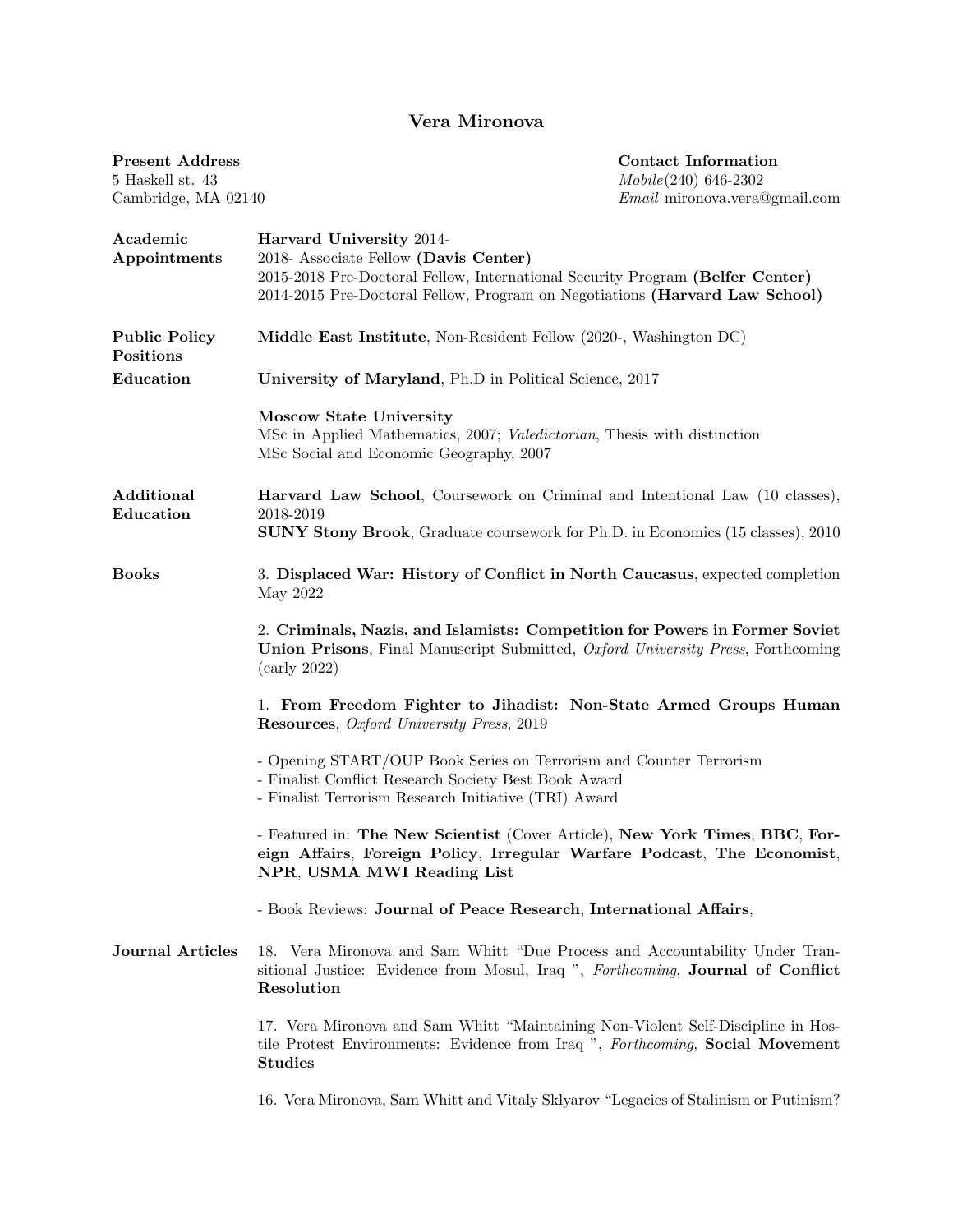Public Opinion and Historical Memory in Ukraine, " Forthcoming, Political Research Quarterly

15. Alex Imas, Michael Kuhn and Vera Mironova "The Effect of Violence on Impulsivity: Evidence from the DR Congo," Forthcoming, American Economic Journal: Microeconomics

- Featured in: World Bank Development Blog

14. Vera Mironova and Sam Whitt "Public Tolerance of Retributive Violence Against Insurgencies", International Studies Quarterly, 2021, 65(2): 448460

13. Vera Mironova, Sam Whitt and Karam Alhamad "Rebel Group Attrition and Reversion to Violence: Micro-Level Evidence from Syria," International Studies Quarterly, 2020, 64(2): 285-294

12. Vera Mironova, Loubna Mrie and Sam Whitt "Preferences for Violence in Civil War: Evidence from Syria," Journal of Conflict Resolution, 2020, 64(4): 614-639 - Featured in: Washington Post, Foreign Affairs

11. Vera Mironova and Sam Whitt "From the Maidan to the Military: Mobilizing Civilians for Counter-Insurgency in Eastern Ukraine," Journal of Peace Research, 2019, 57(3): 391-405

- Featured in: Political Violence @ Glance

10. Vera Mironova, Loubna Mrie and Sam Whitt "Risk Tolerance during Conflict: Evidence from Aleppo, Syria," Journal of Peace Research, 2019, 56(6): 767-782 - Featured in: UT San Diego, Political Violence @ Glance

9. Vera Mironova and Yegor Lazarev "Minority Status and Investment: Evidence from Natural and Lab Experiments in Bosnia and Herzegovina," World Development, 2018, 106: 27-39

8. Vera Mironova and Sam Whitt "Social Norms after Conflict Exposure and Victimization by Violence," British Journal of Political Science, 2018, 48(3): 749-765

7. Vera Mironova and Sam Whitt "International Peacekeeping and Micro-foundations for Positive Peace," Journal of Conflict Resolution, 2017, 61(10): 2074-2104

6. Vera Mironova and Sam Whitt "The Evolution of Prosociality and Parochialism after Violence," Journal of Peace Research, 2016, 53(5): 648-664 Runner-up, Nils Petter Gleditsch Award

5. Vera Mironova and Sam Whitt "Ethnicity and Altruism after Violence," Journal of Experimental Political Science, 2014, 1(2): 170-180

4. Stefano DelaVigna, Ruben Enikolopov, Vera Mironova, Maria Petrova and Katia Zhuravskaya, "Unintended Media Effects in a Conflict Environment: Serbian Radio and Croatian Nationalism," American Economic Journal: Applied Economics, 2014, 6(3): 103-132

Special Issues 3. Vera Mironova, Sam Whitt and Rick Wilson "Inter-group Contact and Out-Group Altruism After Violence," Forthcoming, Journal of Economic Psychology Fred van Raaij Best Paper Award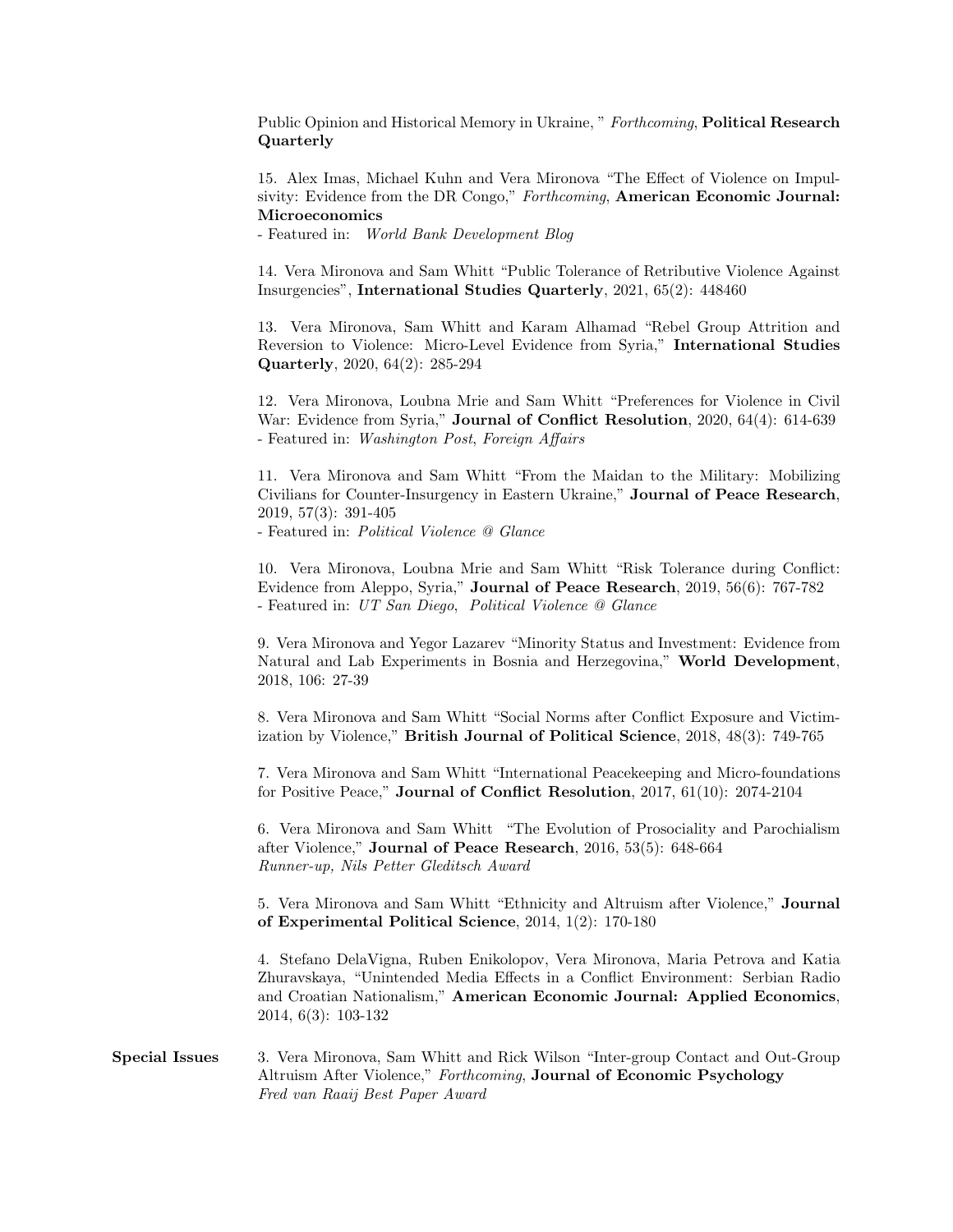|                          | 2. Vera Mironova and Sam Whitt "Conflict and Parochialism Among Combatants and<br>Civilians: Evidence from Ukraine " Forthcoming, Journal of Economic Psychology                                                                                                                                  |
|--------------------------|---------------------------------------------------------------------------------------------------------------------------------------------------------------------------------------------------------------------------------------------------------------------------------------------------|
|                          | 1. Vera Mironova "Who Are the ISIS People?", Perspectives on Terrorism, Vol 13,<br>No. 1                                                                                                                                                                                                          |
| Papers                   | Selected Working 6. "Deliberation Prompt Moderates Trauma-Induced Impulsivity in the Field" (with<br>Alex Imas and Michael Kuhn), Under Review                                                                                                                                                    |
|                          | 5. "Powersharing versus power-grabbing in the aftermath of insurgent violence: Evi-<br>dence from public opinion in Mosul, Iraq "(with Jacob Aronson, Jonathan Hall, Paul<br>Huth, James Igoe Walsh and Sam Whitt), Under Review                                                                  |
|                          | 4. "Conflict Encourages Parochialism in Humans," (with Sam Whitt), Under Review                                                                                                                                                                                                                   |
|                          | 3. "Child is Father of the Man? Retribution or Reintegration of ISIS Youth in Mosul,<br>Iraq " (with Sam Whitt), Under Review                                                                                                                                                                     |
|                          | "Gender and Public Accountability for Political Violence" (with Sam Whitt),<br>2.<br><b><i>Under Review</i></b><br>- Featured in: New York Times                                                                                                                                                  |
|                          | 1. "Risk Tolerance During Violent and Non-violent Collective Action: Evidence from<br>Iraq, Syria, and Ukraine " (with Sam Whitt), Under Review                                                                                                                                                   |
| Military<br>Publications | 7. "Can ISIS regroup? Lessons from interviews with ex-ISIS fighters", NATO Re-<br>view, August 9, $2018$                                                                                                                                                                                          |
|                          | "Adaptation and Innovation with an Urban Twist: Changes to Suicide Tactics<br>6.<br>in the Battle of Mosul," (with Craig Whiteside) Military Review, Vol. 97, No. 6,<br>2017                                                                                                                      |
|                          | 5. "ISIS Prisons Where Labor Demand Meets Labor Supply," (with Mohammed Hus-<br>sein) CTX, Naval Postgraduate School, Volume 7/1, 2017                                                                                                                                                            |
|                          | "CTC Prospectives. The Islamic State's Drone Documents: Management, Ac-<br>4.<br>quisitions and DIY Tradecraft," (with Don Rassler and Muhammad al-'Ubaydi) Com-<br>missioned Policy Report, CTC West Point, 31 January 2017; reprinted by The New<br>York Times, Daily Beast, Small Wars Journal |
|                          | 3. "Understanding the Changing Tactics of So-called Islamic State" NATO Review,<br>April 15, 2016; Translated and reprinted by Kurdish Ministry of Peshmerga Affairs                                                                                                                              |
|                          | 2. "The Motivations of Syrian Islamist Fighters" (with Sam Whitt and Loubna Mrie),<br><b>CTC Sentinel</b> , Combating Terrorism Center at West Point, Vol.7, No. 10 (Oct. 2014)<br>pp.13-15                                                                                                       |
|                          | 1. "A Glimpse into the Minds of Four Foreign Fighters in Syria" (with Sam Whitt),<br>CTC Sentinel, Combating Terrorism Center at West Point, Vol.7, No. 6 (June 2014)<br>$pp.6-7$                                                                                                                 |
| Policy<br>Publications   | "The Challenge of Foreign Fighters: Repatriating and Prosecuting ISIS Detainees" Middle<br>East Institute, 27 January 2021                                                                                                                                                                        |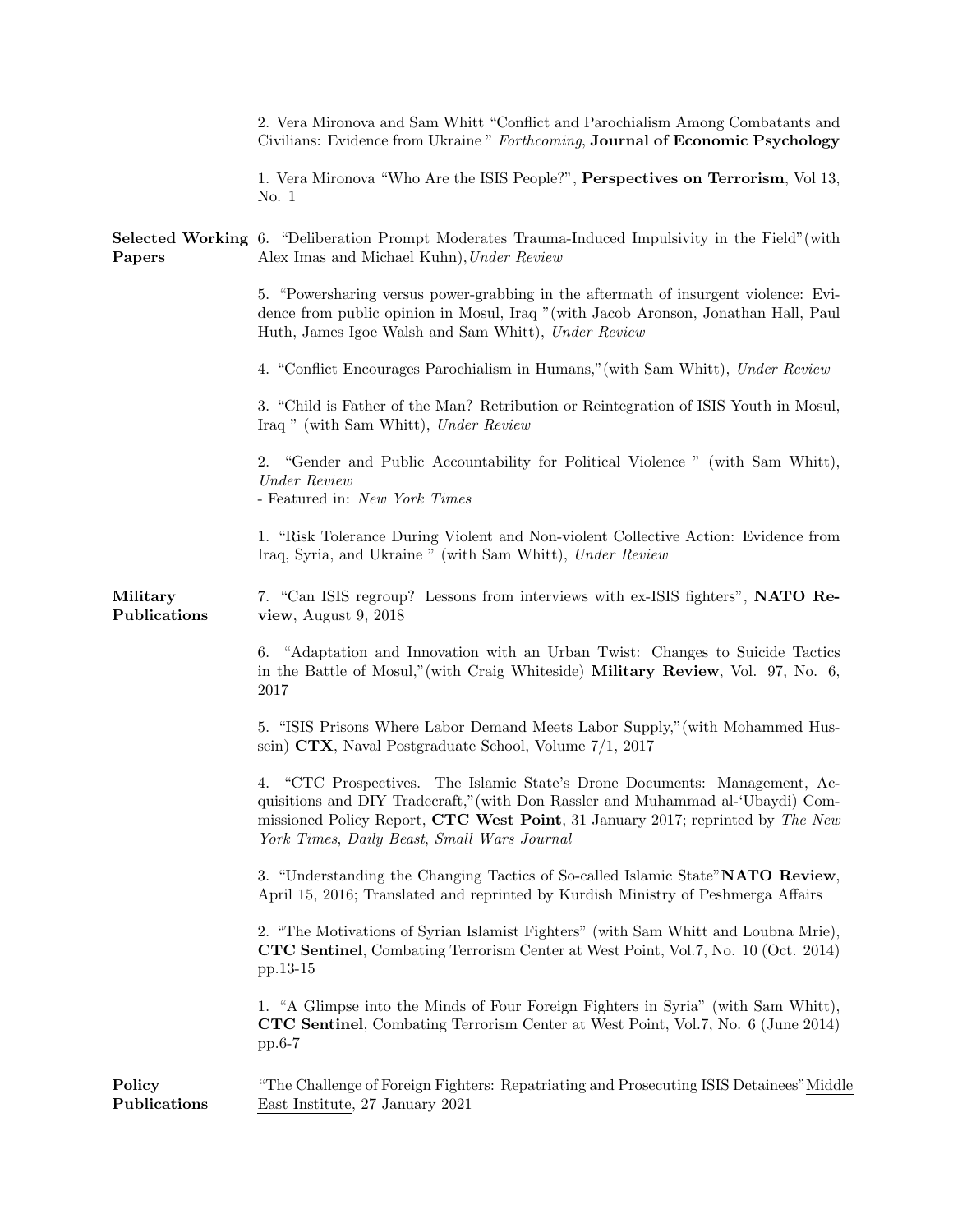|                       | "Life inside Syrias al-Hol camp "Middle East Institute, 9 July 2020                                                                                                                                                                                                                                                                     |
|-----------------------|-----------------------------------------------------------------------------------------------------------------------------------------------------------------------------------------------------------------------------------------------------------------------------------------------------------------------------------------|
|                       | "Jihadists from Ex-Soviet Central Asia" (with Edward Lemon and William Tobey),<br>Belfer Center for Science and International Affairs, 8 December 2018                                                                                                                                                                                  |
|                       | "Fearing ISIS in the Shadows" Belfer Center for Science and International Affairs, 20<br>April 2017                                                                                                                                                                                                                                     |
|                       | "What ISIS Can Teach Policymakers" (with Ruben Enikolopov and Mohammed Hus-<br>sein) Belfer Center for Science and International Affairs, October 21, 2015; translated<br>and reprinted by Internationale Politik und Gesellschaft (in German); used by SOJTF-<br>OIR (US Special Operation Joint Task Force- Operation Iraqi Resolve); |
|                       | "KAP Report: Knowledge, Awareness and Practices (in Yemen)" Commissioned Policy<br>Report, UNICEF Yemen, 2015                                                                                                                                                                                                                           |
|                       | "Paris Attacks Reveal ISIS's Weakness, Not its Strength" (with Jill Goldenziel) Belfer<br>Center for Science and International Affairs, Harvard Kennedy School, November 25,<br>2015                                                                                                                                                    |
|                       | "What Do Syrian Rebels Want From The West?" (with Loubna Mrie and Sam Whitt)<br>Carnegie Endowment for International Peace, 07 April 2014                                                                                                                                                                                               |
| Documentary<br>Movie  | Co-Producer of Exiled: The Plight of Rohingya Muslims, Al Jazeera, Filmed<br>in Bangladesh and Myanmar. Awards: Oniros (Italy, 2019) Screening: Marda Loop<br>Justice Film Festival (Canada 2019), LA Film Festival (Los Angeles 2019), Genocide<br>conference (Bangladesh 2019), Mammoth Lakes Film Festival (Canada 2019)             |
| <b>Opinion Pieces</b> | 7. "Stateless jihadi families are a growing threat to global stability" Op-Ed, Globe and<br>Mail (Canada), 8 October 2020                                                                                                                                                                                                               |
|                       | 6. "Viral nationalism, tolerance and the threat of renewed conflict " Op-Ed, The<br><b>Hill</b> , 12 May 2020                                                                                                                                                                                                                           |
|                       | 5. "Is the Future of ISIS Female?" Op-Ed, New York Times, 20 February 2019                                                                                                                                                                                                                                                              |
|                       | 4. "The next Islamic State would be deadlier" Op-Ed, Washington Post, 5 Octo-<br>ber 2017                                                                                                                                                                                                                                               |
|                       | 3. "Fixing the Mess in Syria" (with Rami Nakhla), Article, The National Inter-<br>est, 17 December 2014                                                                                                                                                                                                                                 |
|                       | 2. "Fractured opposition groups disillusion Syrians" (with Loubna Mrie and Sam Whitt),<br>Op-Ed, U-T San Diego, 22 Jan. 2014                                                                                                                                                                                                            |
|                       | 1. "Is Syria ready for peace?" (with Sam Whitt), Op-Ed, The Baltimore Sun, 17<br>Jan. 2014                                                                                                                                                                                                                                              |
| <b>Essays</b>         | "The Kyiv unit patrolling the streets as law and order cracks under war", (with<br>44.<br>Emma Graham-Harrison), The Guardian, 7 May 2022                                                                                                                                                                                               |
|                       | "Donetsk separatists desperate draft campaign empties streets of men", (with<br>45.                                                                                                                                                                                                                                                     |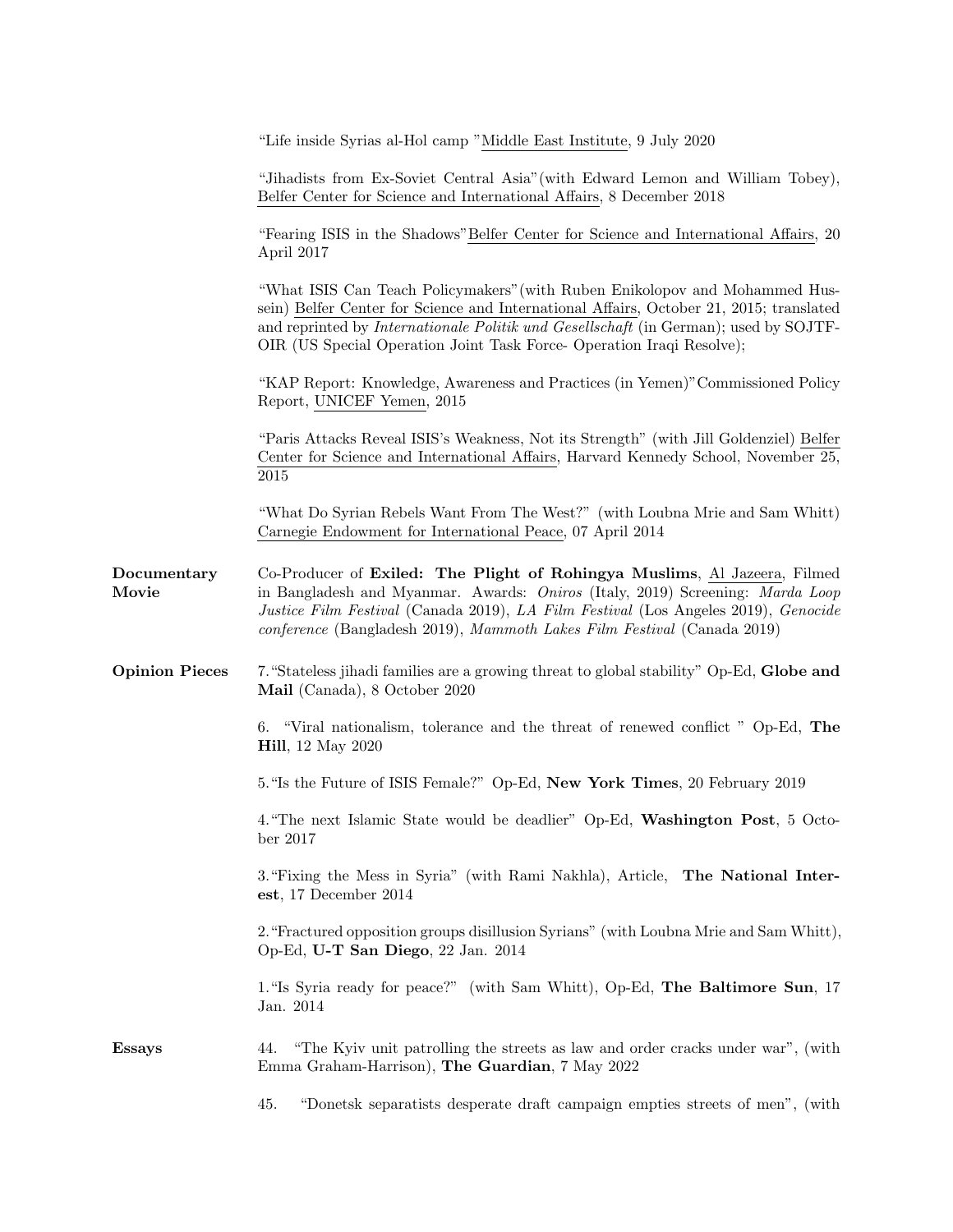Emma Graham-Harrison), The Guardian, 28 April 2022

44. "Russia attacks infrastructure in western Ukraine to slow supply lines", (with Emma Graham-Harrison), The Guardian, 27 April 2022

43. "Russia using weapons smuggled by Iran from Iraq against Ukraine ", (with Bethan McKernan), The Guardian, 11 April 2022

42. "Putin promotes Chechen leader with ties to murder of Kremlin critic", (with Emma Graham-Harrison), The Guardian, 30 March 2022

41. "Chechnyas losses in Ukraine may be leader Ramzan Kadyrovs undoing", (with Emma Graham-Harrison), The Guardian, 22 March 2022

40. "Revealed: how fake passports allow IS members to enter Europe and US", (with Bethan McKernan), The Guardian, 31 January 2022

39. "Revealed: life inside global villages of Islamic State jihadis in Afghanistan", (with Emma Graham-Harrison), The Guardian, 5 September 2021

38. "How women of ISIS in Syrian camps are marrying their way to freedom", (with Bethan McKernan and Emma Graham-Harrison), The Guardian, 2 July 2021

37. "From Russia with blood: the Chechens on Putins kill list " Sunday Times, 21 March 2021

36. "What to Do About the Children of the Islamic State, " Foreign Policy, 25 November 2020

35. "Foreign Fighters? Life After the Caliphate, " Foreign Policy, 22 October 2020

34. "Spending the Pandemic in an Iraqi Jail," Foreign Policy, 3 September 2020

33. "The Worlds Most Dangerous Coronavirus Lockdowns," Foreign Policy, 1 April 2020

32. "The Iraqi Military Won?t Survive a Tug of War Between the United States and Iran, " Foreign Policy, 15 January 2020

31. "The Year the Islamic State Lost Its Last Strongholds, " Foreign Policy, 27 December 2019

30. "The Future of Iraqs Oil Is Russian," (with Mohammed Hussein), Foreign Policy, 15 November 2019

29. "Captives in ISIS Detention Camps Fear Calm Before the Storm, " (with Mohammed Hussein), Daily Beast, 18 October 2019

28. "Iraq Confronts Its Own Prisoners Dilemma, " (with Sam Whitt and Dara Tahsim Assi), Article, Foreign Policy, 12 October 2019

27. "The New Face of Terrorism in 2019," Article, Foreign Policy, Special New Year Issue, 1 January 2019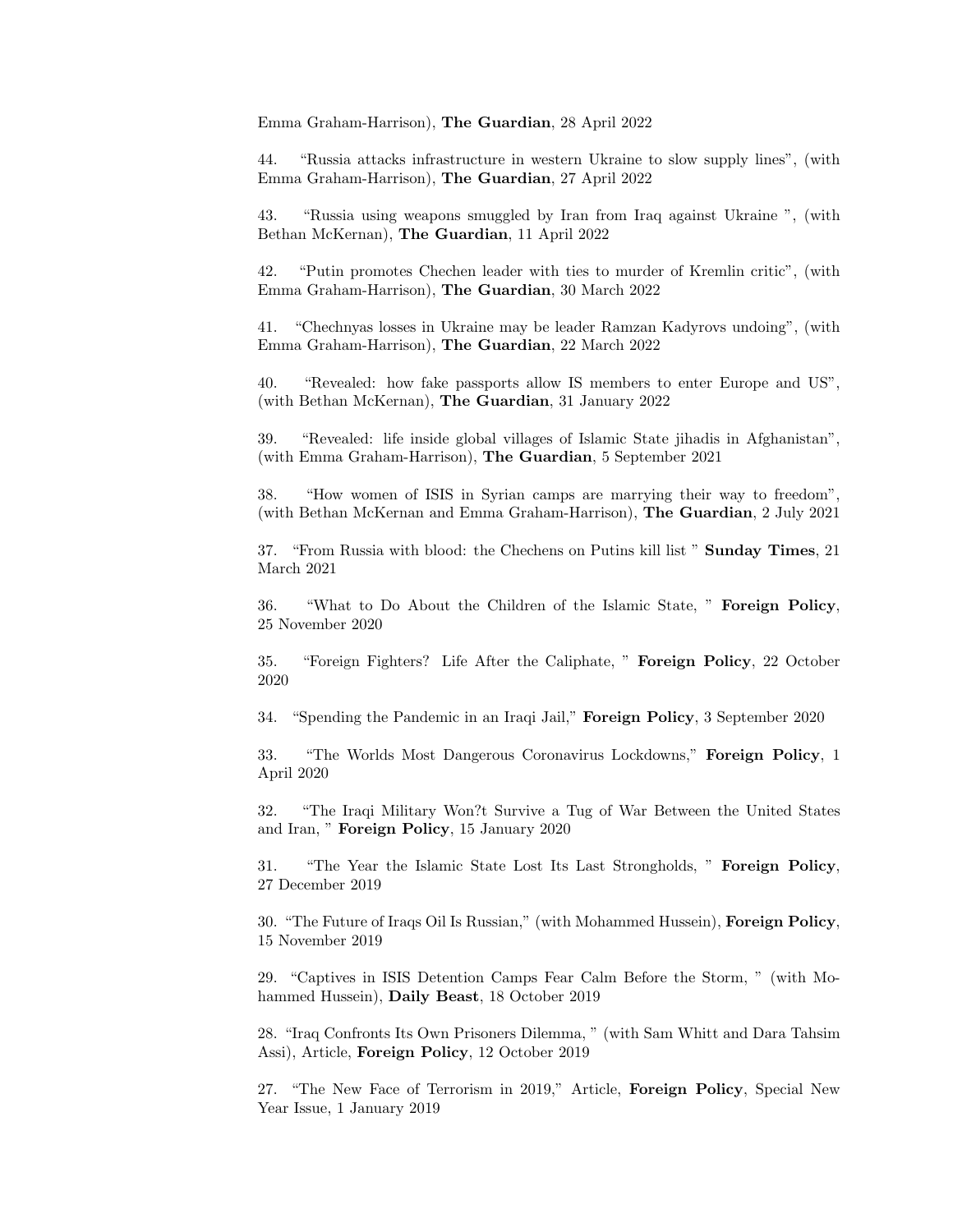26. "Islamic State Fighters Are Back, and This Time They Are Taking Up Arms With Shiite Militias," (with Mohammed Hussein), Article, **Foreign Policy**, 15 October 2018, translated and reprinted in Alfajr News (in Arabic) and Rudaw (in Kurdish)

25. "Putin Is Building a Bosnian Paramilitary Force," (with Bogdan Zawadewicz), Article, Foreign Policy, 8 August 2018

24. "The Bloody Split Within ISIS," (with Ekaterina Sergatskova and Karam Alhamad), Article, Foreign Affairs, 8 December 2017

23. "ISIS' Intelligence Service Refuses to Die," (with Ekaterina Sergatskova and Karam Alhamad), Article, Foreign Affairs, 22 November 2017

22. "The Lives of Foreign Fighters Who Left ISIS," (with Ekaterina Sergatskova and Karam Alhamad), Article, Foreign Affairs, 27 October 2017

21. "Will Former ISIS Fighters Help the Rohingya?" (with Ekaterina Sergatskova), Article, Foreign Affairs, 23 September 2017

20. "The Chechens of Syria," (with Ekaterina Sergatskova), Article, Foreign Affairs, 9 September 2017

19. "How Ukraine Reined In Its Militias," (with Ekaterina Sergatskova), Article, Foreign Affairs, 1 August 2017

18. "The Names of Jihad," (with Karam Alhamad), Article, Foreign Affairs, 14 July 2017

17. "The Struggle Over Sinjar," (with Mohammed Hussein), Article, Foreign Affairs, 5 June 2017

16. "Land Grabs in Iraq," (with Mohammed Hussein), Article, Foreign Affairs, 10 April 2017

15. "Cracks in the Islamic State," (with Ekaterina Sergatskova), Article, Foreign Affairs, 15 February 2017

14. "ISIS New Frontier," (with Karam Alhamad), Article, Foreign Affairs, 1 February 2017; translated and reprinted in Aljazeera (in Arabic)

13. "The New ISIS Insurgency," (with Mohammed Hussein), Article, Foreign Affairs, 9 January 2017

12. "The Overloaded Prisons of Iraq," Article, Foreign Affairs, 1 December 2016

11. "Iraq After ISIS," (with Mohammed Hussein), Article, Foreign Affairs, 3 November 2016

10. "The Downfall of ISIS," (with Mohammed Hussein), Article, Foreign Affairs, 26 September 2016; Translated and Reprinted in Arabi21; Ghad (Lebanon); Rasseen (Jordan)

9. "What Would You Do If Your Neighborhood Turned Into a War Zone?" Pod-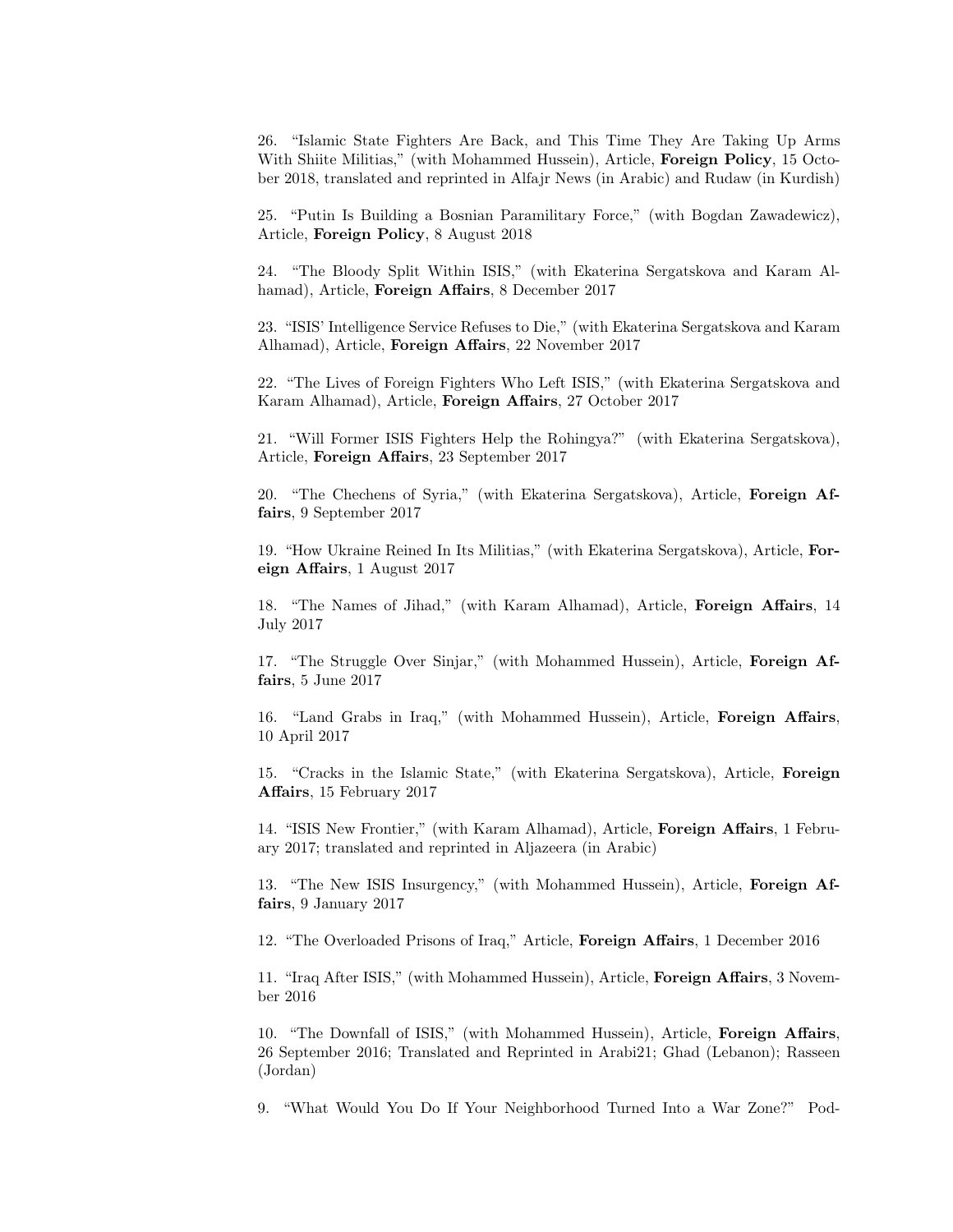cast, Boston Globe, 29 February, 2016

8. "In Two Charts, This Is What Refugees Say About Why They Are Leaving Syria Now," (with Karam Alhamad and Sam Whitt), Article, Washington Post, 28 September 2015

7. "The Jihadi Who Came in From the Cold," (with Ahmed Mhidi and Sam Whitt), Article, Foreign Policy, 10 August 2015

6. "Ramadan in Syria," (with Karam Alhamad and Sam Whitt), Article, Foreign Affairs, 9 July 2015

5. "Why Are fighters leaving the Free Syrian Army?"(with Loubna Mrie and Sam Whitt), Article, **Washington Post**, 12 May 2014, Reprinted in POMEPS Briefing "Syria and the Islamic State"

4. "Syria's Democracy Jihad," (with Rich Nilson, Loubna Mrie and Sam Whitt), Article, Foreign Affairs, 14 January 2014; Reprinted in "The ISIS Crises" edited by Gideon Rose

3. "I Am Only Looking Up For Paradise," (with Loubna Mrie and Sam Whitt), Article, Foreign Policy, 2 October 2014

2. "Ukraine's Do-It-Yourself War," (with Valerie Hopkins), Article, Foreign Policy, 11 July 2014

1. "Putin Is Behaving in Ukraine Like Milosevic Did in Serbia," (with Maria Snegovaya), Article, The New Republic, 19 June 2014; Reprinted by KievPost (Ukraine), Russia Today (Russia), Chanel 9 (Israel)

Podcasts "Mixed Results For Women Jihadists Brought Back To Kazakhstan ", Voice of America, 4 July 2021

"Bring Me Home, a series about Shamima Begum ", The Times, 24 November 2020

"Detention Questions and the Women of the Islamic State", Lawfare Podcast, 22 September 2020

"What to Do With Detained Islamic State Fighters in Iraq and Syria", Lawfare Podcast, 28 July 2020

"Nonstate Armed Groups in Syria and Iraq ", Irregular Warfare Podcast, 23 July 2020

"Women in Islamist Militancy ", Janes Terrorism & Insurgency Centre, 10 July 2020

"From Freedom Fighters to Jihadists ", Foreign Policy Research Institute, 15 October 2019

"The Market of Insurgent Groups", Harvard Kennedy School Office Hours, 1 December 2017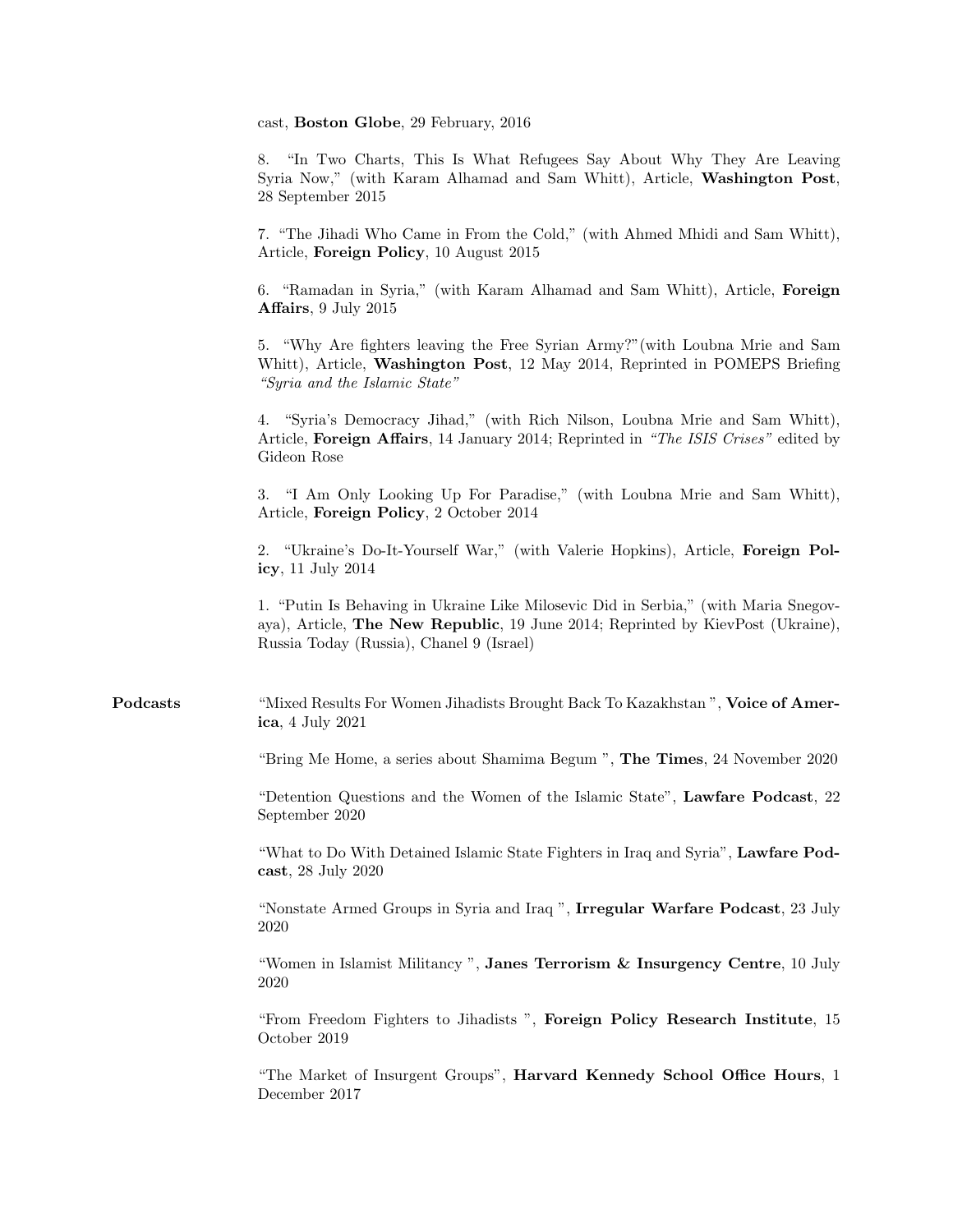"What Do You Do When War Comes To Town ", Harvard Kennedy School PolicyCast, 24 February 2016

|                                      | <b>Professional Blogs</b> "Impunity for Repatriated Islamic State Members", Lawfare, 3 August 2021                                                                                                                                                                                                                                                                                                     |
|--------------------------------------|--------------------------------------------------------------------------------------------------------------------------------------------------------------------------------------------------------------------------------------------------------------------------------------------------------------------------------------------------------------------------------------------------------|
|                                      | "Crowdfunding the Women of the Islamic State", Lawfare, 30 October 2020                                                                                                                                                                                                                                                                                                                                |
|                                      | "What Foreign Islamic State Women Think About Guilt and Responsibility", Law-<br>fare, $19$ August $2020$                                                                                                                                                                                                                                                                                              |
|                                      | "Iraq's Broken Justice System for Islamic State Fighters ", Lawfare, 25 July 2020                                                                                                                                                                                                                                                                                                                      |
|                                      | "Changing Calculus and Learning from our Enemies" (with Craig Whiteside), Strat-<br>egy Bridge, 8 December 2017                                                                                                                                                                                                                                                                                        |
|                                      | "What Young Ukrainians Are Fighting For" (with Sam Whitt), Violence at Glance,<br>9 October 2014                                                                                                                                                                                                                                                                                                       |
|                                      | "Competition Within Terrorist Industry: Notes From the Field in Syria and Yemen",<br>Violence at Glance, 23 September 2014                                                                                                                                                                                                                                                                             |
|                                      | "What Young Ukrainians Are Fighting For" (with Sam Whitt), Violence at Glance,<br>9 October 2014                                                                                                                                                                                                                                                                                                       |
|                                      | "Islamists at a Glance: Why Do Syria?s Rebel Fighters Join Islamist Groups?" (with<br>Sam Whitt), Violence at Glance, 13 August 2014                                                                                                                                                                                                                                                                   |
|                                      | "Norms and Attitudes in the Midst of Civil War: Experimental and Survey Evidence<br>from Syria" (with Sam Whitt), Violence at Glance, 17 March 2014                                                                                                                                                                                                                                                    |
| <b>Book review</b>                   | Book Review of Monica Duffy Tofts' Princeton University Press Book: Securing the<br>Peace: The Durable Settlement of Civil Wars, Appeared in Nationalities Papers, Vol.41,<br>No.5, July 2013, pages 861-863                                                                                                                                                                                           |
| Awards,<br>Fellowships and<br>Grants | Terrorism Research Initiative, Finalist Best Ph.D. Thesis on Terrorism<br>Association for Analytic Learning about Islam and Muslim Societies, Graduate Fellow<br>US Department of Homeland Security, 2015, Best Research on Terrorism Award<br>National Consortium for the Study of Terrorism and Responses to Terrorism, 2015,<br>Grant<br>Harvard Law School, 2015, Future Generation Research Grant |
|                                      | Harvard University, 2014-2016, Various Fellowships and Grants<br>Weatherhead Center for International Affairs, 2015, Research Grant<br>Open Society Foundation, 2011-2013, Fellowship<br>University of Maryland, 2010-2016, Various Fellowships<br>Moscow State University, 2002-2007, Various Fellowships                                                                                             |
|                                      |                                                                                                                                                                                                                                                                                                                                                                                                        |
| <b>Teaching Positions</b> Instructor | Behavioral Economics, summer 2015 (American University in Iraq)                                                                                                                                                                                                                                                                                                                                        |
|                                      | Teaching assistant<br>Negotiations Trainings, fall 2014 and spring 2015 (Program on Negotiations, Harvard<br>University)<br>Research methods fall 2011 and spring 2012 (GVPT department; UMD)                                                                                                                                                                                                          |
|                                      |                                                                                                                                                                                                                                                                                                                                                                                                        |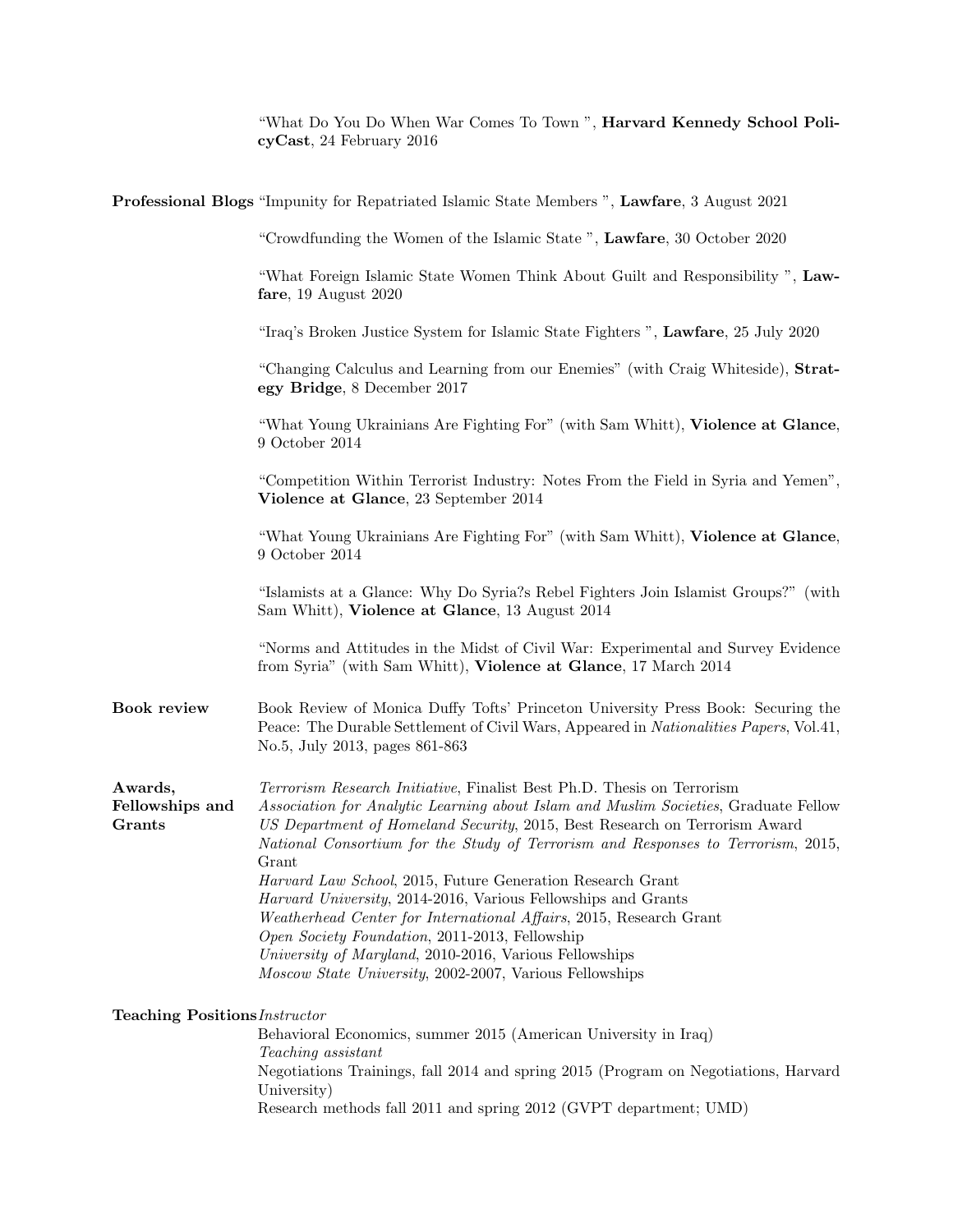Introduction to Microeconomics (Economics department; SUNY Stony Brook) Financial economics (Economics department; SUNY Stony Brook)

Presentations and 2022 European Consortium for Political Research; Soufan Center; Atlantic Council; Invited Talks CTC-USSOCOM seminar; NATO Strategic Direction-South Hub; UNC scheduled

> 2021 MENA Prison Forum; Centre for Islamic and Middle East Studies at the University of Oslo; University of Oxford; Middle East Institute; ALJazeera Journalism Review; UNDP Oslo; Atlantic Council

> 2020 University of Helsinki (book conference); University of Pennsylvania (book talk); University of Oxford (book talk); London School of Economics (book talk); Kings College London (book talk); Georgetown

> 2019 Middlebury Institute of International Studies at Monterey (book talk); Naval Postgraduate School (book talk); IISS, London (book talk); UCSD (book talk); ESOC, Princeton University (book talk); FPRI, Philadelphia (book talk); University of Maryland (book talk); American University (book talk); Harvard University (book talk); Macmillan Center, Yale University (book talk); Qualitative Research Colloquium, Princeton University (book talk); Harvard Club, New York; World Summit on Counter-Terrorism: ICT's 19th International Conference; Social norms: emergence, persistence, and effects, UTennessee

> 2018 Danish Institute for International Studies; Rutgers University, Political Science Department; Harvard University, Economics Department; Bush School, TAMU; Central Florida University, Research Seminar; Jihadism after the Fall of the Caliphate Conference, Norwegian Ministry of Foreign Affairs; Collective Emergent Complexity in Terrorism Conference, UC Davis

> 2017 Order, Conflict, and Violence Speaker Series, Yale University; McMillan Center, Yale University; Washington Institute, Washington DC; Colgate University, University Lecture; Central Florida University, Research Seminar; Maastricht University, Netherlands; Washington Institute, Washington DC; National Consortium for the Study of Terrorism, Washington DC; Middle East Research Initiative, Erbil, Iraq; SMA Conference, Joint Base Andrews; UK-US ECR Workshop, Boston; GPPi, Berlin Germany; Munich Workshop on Behavior and Terrorism, Germany

> 2016 Boston University, Conflict and Terrorism Seminar; SUNY Albany, International Relations Seminar; Harvard Kennedy School, Belfer Center Seminar; Naval Postgraduate School, International Relations Seminar; American Political Science Association; Behavioral Exchange Conference, Harvard Business School; Economics of National Security Winter Meeting, NBER; International Society of Political Psychology; Security and Human Behavior Workshop, Harvard University; Experimental Political Science Graduate Conference, Harvard University

> 2015 National Defense University, Civil War Seminar; US Institute of Peace, Research Seminar; Program on Negotiations, Harvard Law School; Weatherhead Center for International Affairs, Harvard University; Political Violence Workshop, Harvard University; Institute for European, Russian, and Eurasian Studies, GWU; Political Violence Workshop, Harvard University; Symposium for the National Consortium for the Study of Terrorism; International Studies Association; Evolution and Warfare Workshop, University of Tennessee;American Political Science Association; POMEPS Workshop, George Washington University; PONARS workshop, George Washington University;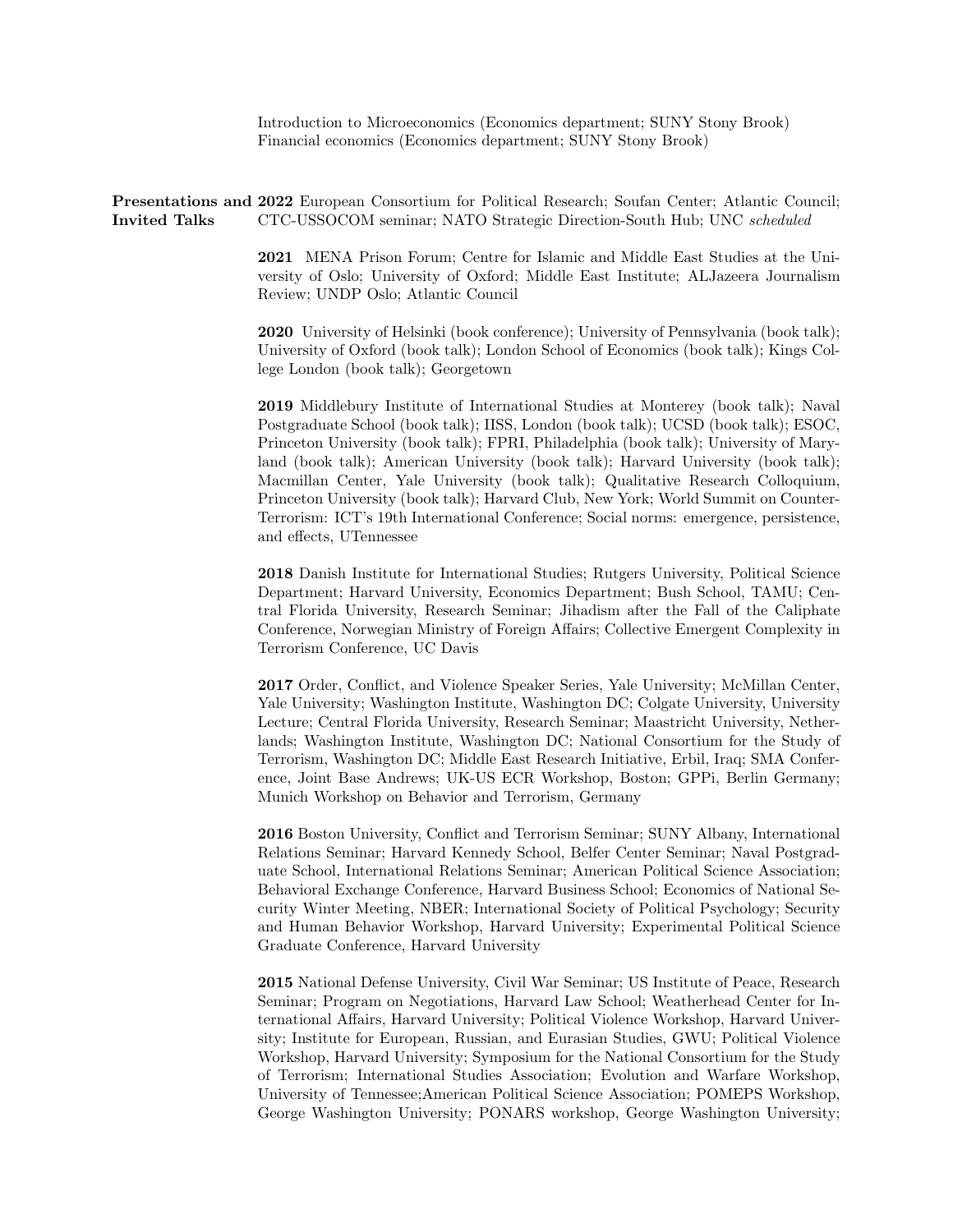|                       | Annual Bank Conference on Africa, UC Berkeley; Harvard-MIT-Yale Political Violence<br>Conference; AALIMS Graduate Conference, Princeton University; Florida State Uni-<br>versity, Political Violence Seminar                                                                                                                                                                                                                                                                                                                                                                                                                                                                                                                                                                                                                           |
|-----------------------|-----------------------------------------------------------------------------------------------------------------------------------------------------------------------------------------------------------------------------------------------------------------------------------------------------------------------------------------------------------------------------------------------------------------------------------------------------------------------------------------------------------------------------------------------------------------------------------------------------------------------------------------------------------------------------------------------------------------------------------------------------------------------------------------------------------------------------------------|
|                       | 2014 Rady Business School, UCSD; Harriman Institute, Columbia University; Amer-<br>ican Political Science Association; IDS Workshop on Mixed Methods Research in<br>Poverty and Vulnerability; The Alexander Hamilton Center for Political Economy,<br>NYU; International Studies Association; International Society of Political Psychology;<br>Graduate Conference in Political Science, Hebrew University; Stanford Institute of<br>Theoretical Economics, Stanford University                                                                                                                                                                                                                                                                                                                                                       |
|                       | 2013 Stanford Institute of Theoretical Economics, Stanford University; Ethnic Pol-<br>itics Workshop, Arizona State University; BYU-Princeton conference "Experiments in<br>IR", BYU; International Studies Association                                                                                                                                                                                                                                                                                                                                                                                                                                                                                                                                                                                                                 |
| <b>Expert Witness</b> | Consulted DOJ in ISIS related trials $(x2)$<br>Expert witness in ISIS related trial in Netherlands                                                                                                                                                                                                                                                                                                                                                                                                                                                                                                                                                                                                                                                                                                                                      |
| <b>Other Studies</b>  | Tunis Exchange Study Program, June 2018<br>Beirut Exchange Study Program, January 2017<br>UCSD Spring Institute in Behavior Economics, March 2013<br>Stanford Summer Institute in Political Psychology, July2012<br>Yale University, Center of Order Conflict & Violence, July 2010<br>Ronald Coase Institute on Institutional Analysis, May 2010<br>US Institute of Peace (USIP), June 2009                                                                                                                                                                                                                                                                                                                                                                                                                                            |
| Fieldwork             | Embedded with Armed Forces<br>2016-2017 October-July, Iraq (Iraqi Special Operations Forces, Battle for Mosul)<br>2017 January and July, Ukraine, (Battalion Donbas)<br>2016 August, Iraq (Kurdish Pesmerga, operations in Khazir, Navaran and Bashika)<br>2016 July, Ukraine (Volunteer battalions Pravyi Sektor and UDA in village Avdeevka)<br>2015 July, Iraq (Kurdish Pesmerga, Mahmour frontline)<br>2014 March, DR Congo (National Army and Police near Bukavu)                                                                                                                                                                                                                                                                                                                                                                  |
|                       | Other Fieldwork<br>2020: Nagorno-Karabakh (Armenia/Azerbaijan), Pankisi Gorge (Georgia)<br>2019: Iraq, Georgia (Pankisi Gorge), Ukraine, Fergana Valley (Kyrgyzstan)<br>2018: Iraq, Tunisia, Fergana Valley (Kyrgyzstan), Bangladesh/Myanmar, Georgia<br>(Pankisi Gorge)<br>2017: Iraq, Lebanon, Ukraine<br>2016: Iraq, Ukraine, Sudan<br>2015: Iraq, Ukraine, Morocco (Western Sahara)<br>2014: Yemen, Syria/Turkey, DRCongo, Kyrgyzstan<br>2013: DRCongo, Rwanda, Burundi, Tanzania, Bosnia and Herzegovina, Tajikistan,<br>Uzbekistan, Azerbaijan<br>2012: Bosnia and Herzegovina, Colombia, Kosovo, Azerbaijan, Georgia<br>2011: Bosnia and Herzegovina, Croatia, Serbia<br>2010: Bosnia and Herzegovina, Croatia, Serbia<br>2009: Bosnia and Herzegovina, Kosovo, Croatia, Serbia<br>2008: Bosnia and Herzegovina, Croatia, Serbia |
|                       | 2007: Bosnia and Herzegovina, Croatia, Serbia, Russia                                                                                                                                                                                                                                                                                                                                                                                                                                                                                                                                                                                                                                                                                                                                                                                   |